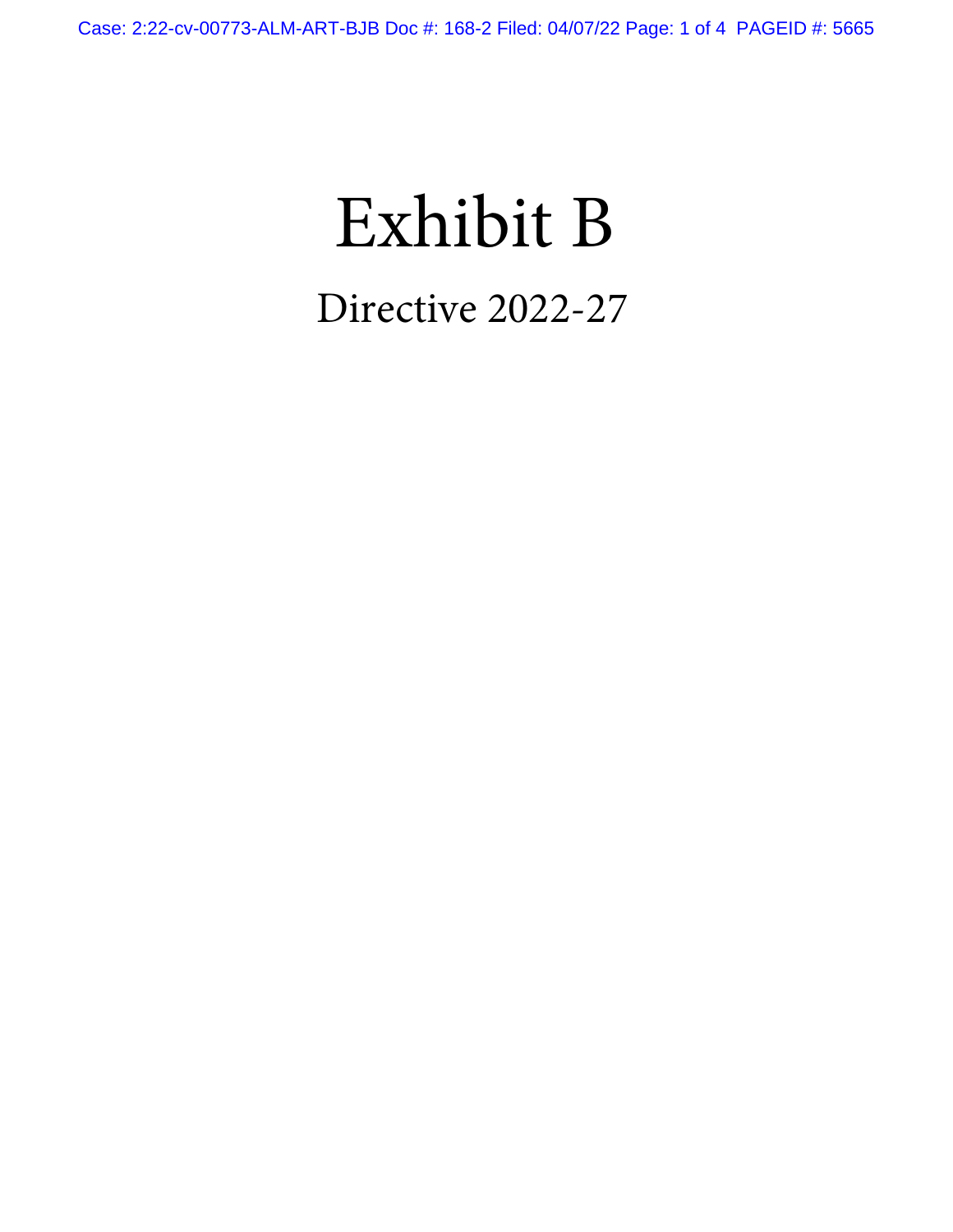

**DIRECTIVE 2022-27** March 2, 2022

To: All County Boards of Elections Board Members, Directors, and Deputy Directors

Re: U.S. House of Representatives ("U.S. House") District Maps and House Bill ("H.B." 93)

#### **SUMMARY**

On March 2, 2022, the Ohio Redistricting Commission passed (5-2) a second congressional district map following the Ohio Supreme Court's decision declaring the S.B. 258 congressional map unconstitutional.<sup>[1](#page-1-0)</sup> Attached to this Directive are the following:

- Congressional District Shapefile;
- Equivalency Files (otherwise known as BAFs or block assignment files);
- Notification to Election Officials of District Sought – [Form 2-Y;](https://www.ohiosos.gov/globalassets/elections/forms/2-y.pdf)
- Congressional District County Population and Filing Location March 2, 2022; and
- Congressional District County Population and Filing Location S.B. 258 of the 134th General Assembly.

#### **INSTRUCTIONS**

#### **I. MARCH 2, 2022 CONGRESSIONAL DISTRICT MAP AND LEGAL DESCRIPTIONS**

On March 2, 2022, the Ohio Redistricting Commission passed a district plan for the office of Representative to Congress ("U.S. House"). As with [Directive 2022-26,](https://www.sos.state.oh.us/globalassets/elections/directives/2022/directive-2022-26.pdf) given the unfortunate time constraints, all boards must immediately begin the process of reprogramming their voter registration systems based on the March 2, 2022 congressional district maps.

The congressional district shapefiles and equivalency files accompany this Directive. My Office is waiting for the legal descriptions from the General Assembly. We will forward those to you as soon as we receive them.

Boards cannot verify or certify candidate petitions until the reprogramming of the voter registration system is complete. Whenever an area included in a district is less than a county, the legal description is a political subdivision, such as city, village, township, municipal ward, or precinct and portions thereof. The descriptions are based on boundaries as they existed when the data was collected by Ohio University. If the board of elections changed precinct boundaries or if there were municipal ward boundary changes or annexations in the past year, the board needs to consider that the new assignments were made based on previous data. For example, if the board combined Precinct A and

<span id="page-1-0"></span><sup>1</sup> *Adams v. DeWine*, Slip Opinion No. 2022-Ohio-89.

<sup>22</sup> North Fourth Street | Columbus, Ohio 43215 | 877.767.6446 | OhioSoS.gov printed in-house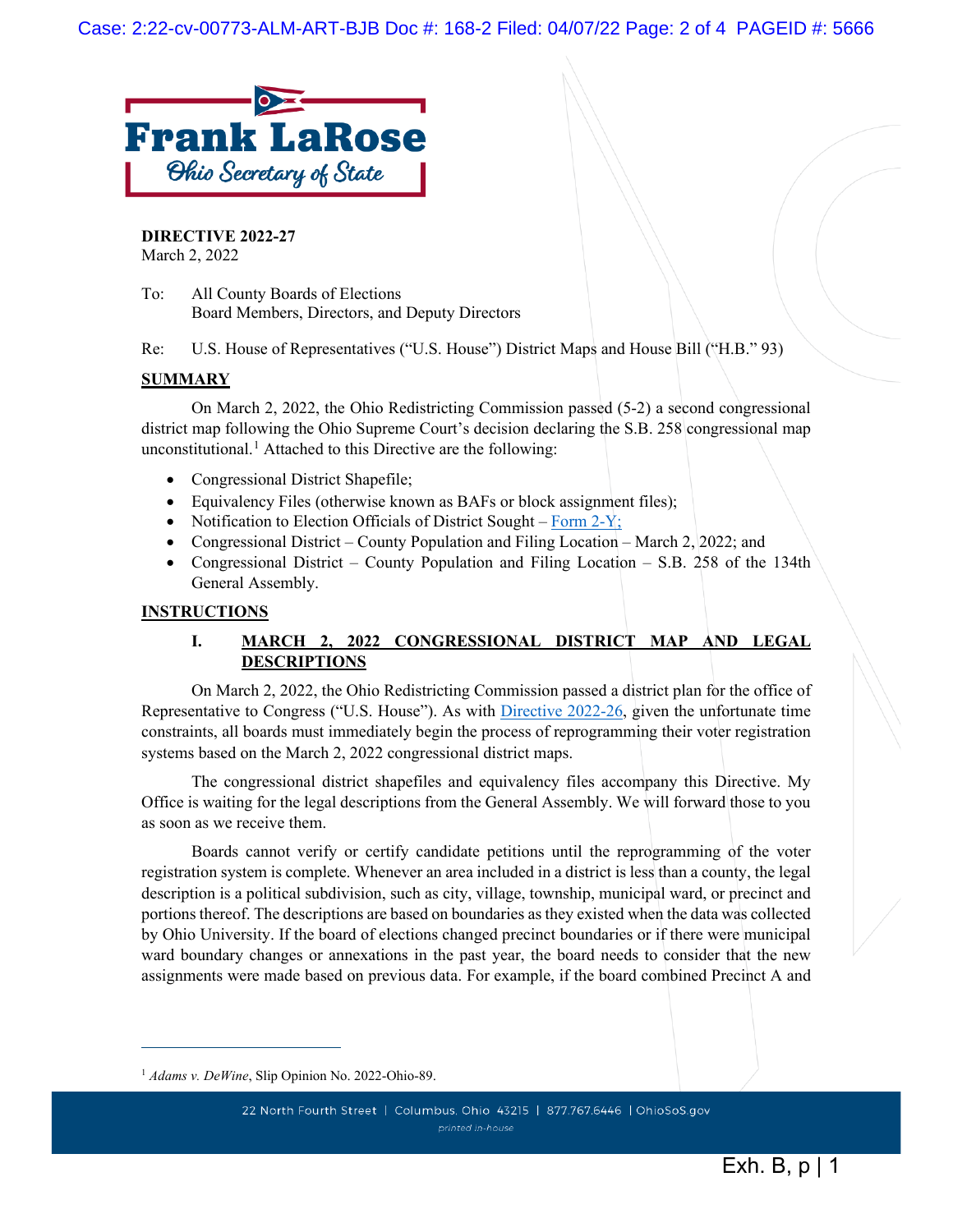C into a new Precinct A, and Precinct A is listed in the legal description, then it is referring to the old Precinct A portion of the new Precinct A.

## **II. 2022 PRIMARY ELECTION DEADLINES**

Pursuant to H.B. 93, the U.S. House filing deadline for the May 3, 2022 Primary Election is **4:00 p.m. on March 4, 2022**. This deadline applies for both (1) candidates who will file an applicable declaration of candidacy to appear on the ballot; and (2) individuals who will file a declaration of intent to be a write-in candidate.<sup>[2](#page-2-0)</sup>

Using the authority to adjust deadlines granted by H.B.  $93$  $93$ ,  $3$  I direct that the certification and protest deadline for U.S. House candidates shall be as follows:

- **Monday, March 14, 2022** Most populous county board of elections or board of elections must certify the validity and sufficiency of partisan candidate petitions and provide the names of the certified candidates to the less populous county board(s) of elections in the district. Boards cannot verify or certify candidate petitions until the reprogramming of the voter registration system is complete.
- **Thursday, March 17, 2022** Protests against partisan candidates for U.S. House (including write-in candidates) must be filed with the most populous county board of elections by 4:00 p.m.

## **III. U.S. HOUSE CANDIDATE PETITIONS**

## **A. DISTRICT VALIDITY**

For candidates for U.S. House, boards are prohibited from invalidating a declaration of candidacy, declaration of candidacy and petition, nominating petition, or declaration of intent to be a write-in candidate on the basis that it does not include the number of the congressional district the filer seeks to represent or includes an incorrect district number.<sup>[4](#page-2-2)</sup> According to H.B. 93, the filer must notify the election officials in writing of the district the filer seeks to represent. [5](#page-2-3) Our Office prescribed [Form 2-Y](https://www.ohiosos.gov/globalassets/elections/forms/2-y.pdf) for this purpose. Boards must continue to provide and accept this form for U.S. House candidates.

### **B. SIGNATURE VALIDITY**

Boards are prohibited from invalidating a signature on a declaration of candidacy and petition or nominating petition filed by a person seeking nomination for U.S. House on the ground that the signer does not reside in the *new* congressional district the filer seeks to represent (i.e., per the plan the Ohio Redistricting Commission adopted on March 2, 2022) so long as:

(1) The congressional district in which the filer resided under the district plan described in S.B. 258 of the 134th General Assembly had territory in the county in which the signer resides; **and**

 $2$  Section 4(A) of H.B. 93.

 $3$  Section 4(C) of H.B. 93.

<span id="page-2-0"></span> $4$  Section 4(B) of H.B. 93.

<span id="page-2-3"></span><span id="page-2-2"></span><span id="page-2-1"></span> $5$  Section 4(B) of H.B. 93.